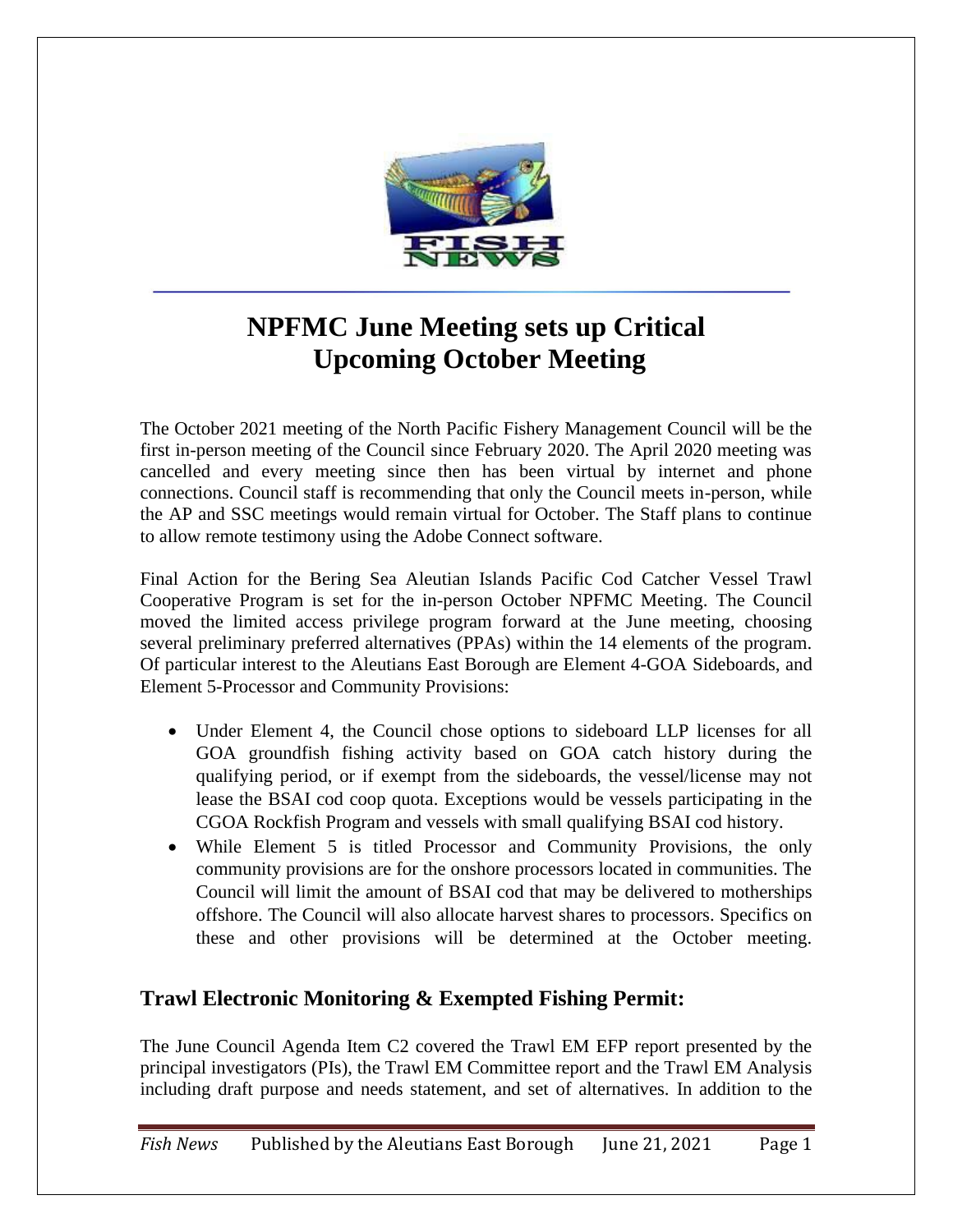Standard Alternative 1 – status quo, Alternative 2 would be implementation of the Trawl EM program as it currently operates under the pollock EM trawl EFP with all catcher and tender vessels delivering in all regions (BS, CGOA, WGOA). Alternative 3 would only include catcher vessels delivering to shoreside processors, and included sub-options for just the Bering Sea or Gulf of Alaska. At the Trawl EM Committee, there was unanimous support for the purpose and needs statement, but no consensus on the draft alternatives due to controversy on Alternative  $3 -$  an alternative which excludes tenders and effectively precludes a large portion of the WGOA catcher vessel fleet. Several members of the public testified against Alternative 3, including AEB Natural Resources Assistant Director Charlotte Levy who also serves as an EFP PI, representing the WGOA.

Ultimately, the Council moved to initiate an analysis of a regulated trawl electronic monitoring program by adopting a purpose and need statement and the suite of 3 alternatives as written. Many council members agreed there is a practical advantage to including all 3 alternatives, primarily to provide the Council with flexibility to implement different elements of the program, however, the Council strongly expressed support for Alternative 2 and agreed that Alternative 3 is not a preferred Alternative. Preliminary review of the EM Trawl program is scheduled for the February 2022 NPFMC meeting.

At the June meeting, the Council also initiated an analysis of BSAI Pcod Small Boat Access, adopting a purpose and need statement and 2 alternatives for analysis: status quo, and to redefine the BSAI Pcod Jig sector to include hook & line and pot gear vessels less than either 55' or 56 feet length overall. This analysis has not yet been scheduled on the 3-meeting outlook.

In response to a discussion paper on trawl overages of sablefish, the Council declined to take any further action. A full review of the June NPFMC meeting can be found in the Council June Newsletter [here.](https://www.npfmc.org/npfmc-newsletters/)

## **Climate change impacts on GOA fishing communities**

In the May  $25<sup>th</sup>$  Fish News newsletter, we introduced [a project](https://www.fisheries.noaa.gov/alaska/socioeconomics/gulf-alaska-climate-integrated-modeling-socioeconomics-climate-communities) focusing on climate change impacts on Gulf of Alaska fishing communities. Marysia Szymkowiak, a social scientist from NOAA Fisheries Alaska Fisheries Science Center out of Juneau, is working on the project to understand how fishermen may respond to changes in their fisheries.

Marysia has developed a [very brief set of questions](https://docs.google.com/forms/d/17F2AvACce5fzQLJrTkbWD209OSSp3dTWphK4pXFbSgk/edit) to gauge how fishermen across the Gulf are experiencing changes in their ecosystems and how they can respond. She is asking fishermen to share their experiences with her through this questionnaire and